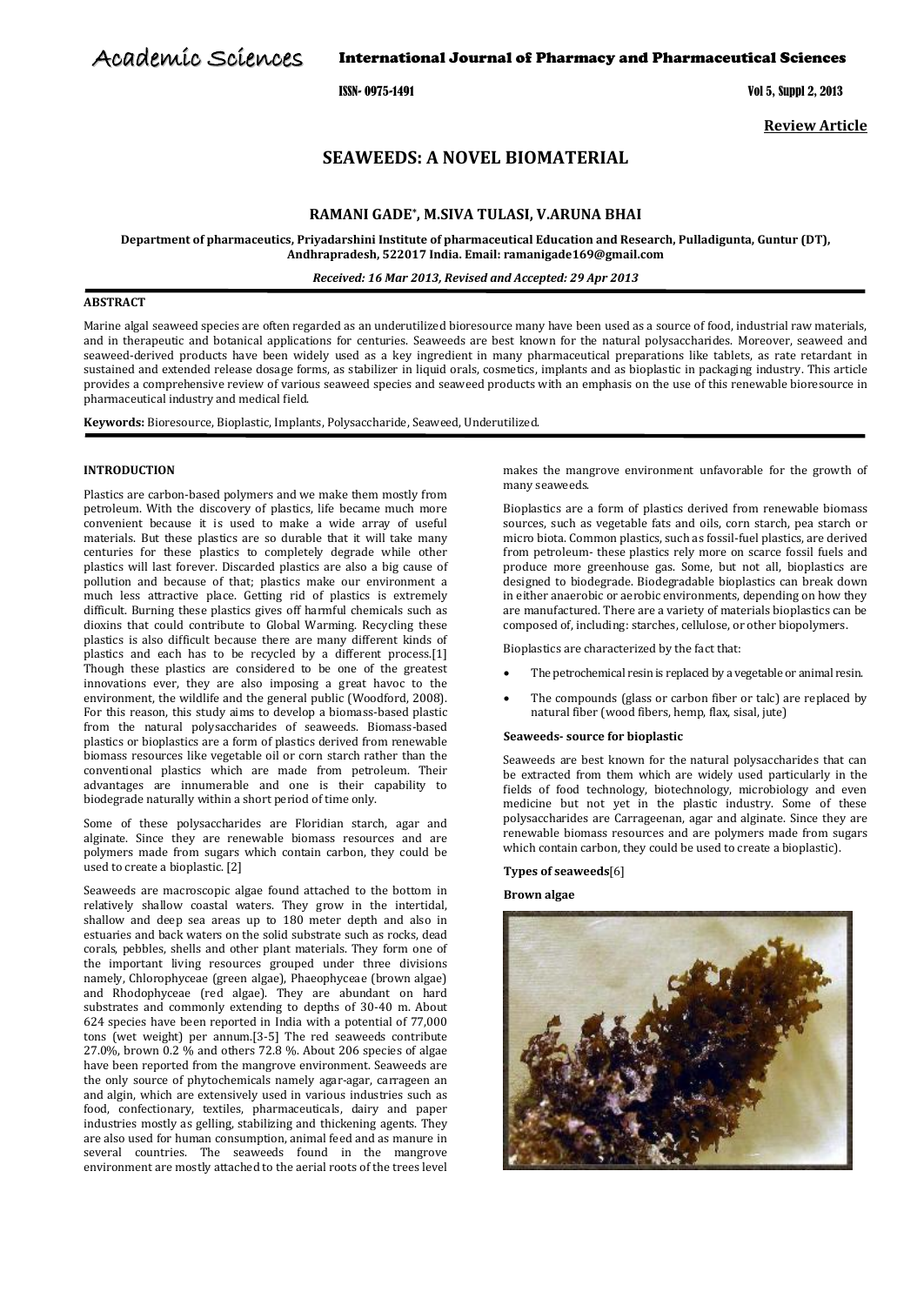- Alaria esculenta (Dabberlocks, Wing Kelp, Murlins)
- Ascophyllum nodosum (Asco, Sea Whistle, Bladderwrack)
- Asperococcus fistulosus
- Asperococcus bullosus
- Bifurcaria bifurcata (Brown Tuning Fork Weed; Brown Forking Weed)
- Colpomenia peregrina (Oyster Thief)
- Scytosiphon lomentaria

# **Red algae**



- Ahnfeltia plicata (Landlady's Wig; Black Scour Weed)
- Ahnfeltiopsis devoniensis (Devonshire Fan Weed)
- Apoglossum ruscifolium
- Asparagopsis armata (Harpoon weed, an alien species in Europe)
- Bangia fuscopurpurea

# **Green algae**



- Cladophora rupestris
- Codium fragile (Spongeweed)
- [Codium tomentosum](http://www.seaweed.ie/descriptions/Codium_tomentosum.php) (Spongeweed)
- Monostroma grevillei
- [Prasiola stipitata](http://www.seaweed.ie/descriptions/prasiola_stipitata.php)
- [Spongomorpha aeruginosa](http://www.seaweed.ie/descriptions/Spongomorpha_aeruginosa.php)
- Ulva compressa (A kind of Sea Lettuce; a compressed tube-like green alga)
- Ulva intestinalis (A kind of Sea Lettuce; a tube-like green alga)
- Ulva lactuca (Sea Lettuce)
- Ulva linza
- Ulva rigida (Sea Lettuce)

# **Carrageenan**

The original source of carrageenan was the red seaweed *Chondrus crispus* (common name: Irish moss).

#### **Agar**

Primarily from the [genera](http://en.wikipedia.org/wiki/Genus) *Gelidium* and *Gracilaria*, or [seaweed](http://en.wikipedia.org/wiki/Seaweed) (*Sphaerococcus euchema*). For commercial purposes, it is derived primarily from *[Gelidium amansii.](http://en.wikipedia.org/wiki/Gelidium_amansii)*

# **Alginate**

Alginates are produced from brown sea weeds (*Phaeophyceae*, mainly *laminaria)*

#### **Kunbu (Saccharina and Ecklonia) (Kombu in Japan)**

Kunbu produced from a brown algae *Saccharina japonica* and *Ecklonia kurome* (Saccharina- formerly Laminaria) is sometimes called haidai.

#### **Haizao (Sargassum)**

Sargassum, brown algae, as the source of haizao. Sargassum is a large genus and several species seem to be in use.

# **Zicai**

(Porphyra) [\(Nori](http://www.seaweed.ie/uses_general/humanfood.php) in Japan) Porphyra, a red algae is the source of zicai.

# **Brown Algae (BladderWrack) seaweed side effects**

- 1. Bladderwrack consumption is always considered unsafe because of its potential contamination with many heavy metals.
- 2. High iodine content in bladderwrack may be toxic if taken in large doses. It may lead to abnormal thyroid conditions, acnetype skin lesions, increased salivation, stomach irritation and brassy taste.
- 3. Bladderwrack may lower blood sugar levels and have blood thinning effects. Thus it should be used with caution for patients with diabetes, hypoglycemia, bleeding disorders, or taking medications for these conditions.
- 4. Due to high levels of arsenic kidney and liver toxicity have been reported in some individuals.
- 5. Bladderwrack may not be advisable for children and during pregnancy and lactation due to its high iodine, heavy metal and other contamination.

#### **Red algae seaweed side effects**

Being a proper food, there are no side effects with red marine algae and there have been no noted side effects with red marine algae plus consumers.

#### **Green algae side effects**

Few side effects have been reported from the ingestion of green algae. However, as green algae can accumulate heavy metals from contaminated water, consuming green algae could increase the body's load of lead, mercury, and cadmium, though noncontaminated green algae have been identified.

Another popular species of green algae, Aphanizomenon flos-aquae, has been found to produce toxins. A few reports also describe allergic reactions to green algae. Animal studies have found spirulina to be safe during pregnancy.

There is one case report of a man who developed liver damage while taking spirulina. As he was also talking three prescription medications, it is not clear whether the spirulina caused or contributed to the liver injury**.**

### **Methods for extraction of bio plastic from seaweeds**

Bioplastics from seaweeds are reported to be more resistant to microwave radiation, less brittle and durable. The component of seaweeds used in the making of bioplastics is polysaccharides. The seaweed is systematically gathered, quickly dried and then baled to maintain its quality and freshness.

#### **Method-1**

**1. Removal of impurities:** The dried seaweed is mechanically ground and sieved to eliminate impurities such as sand and salt which is followed by extensive washing to ensure additional quality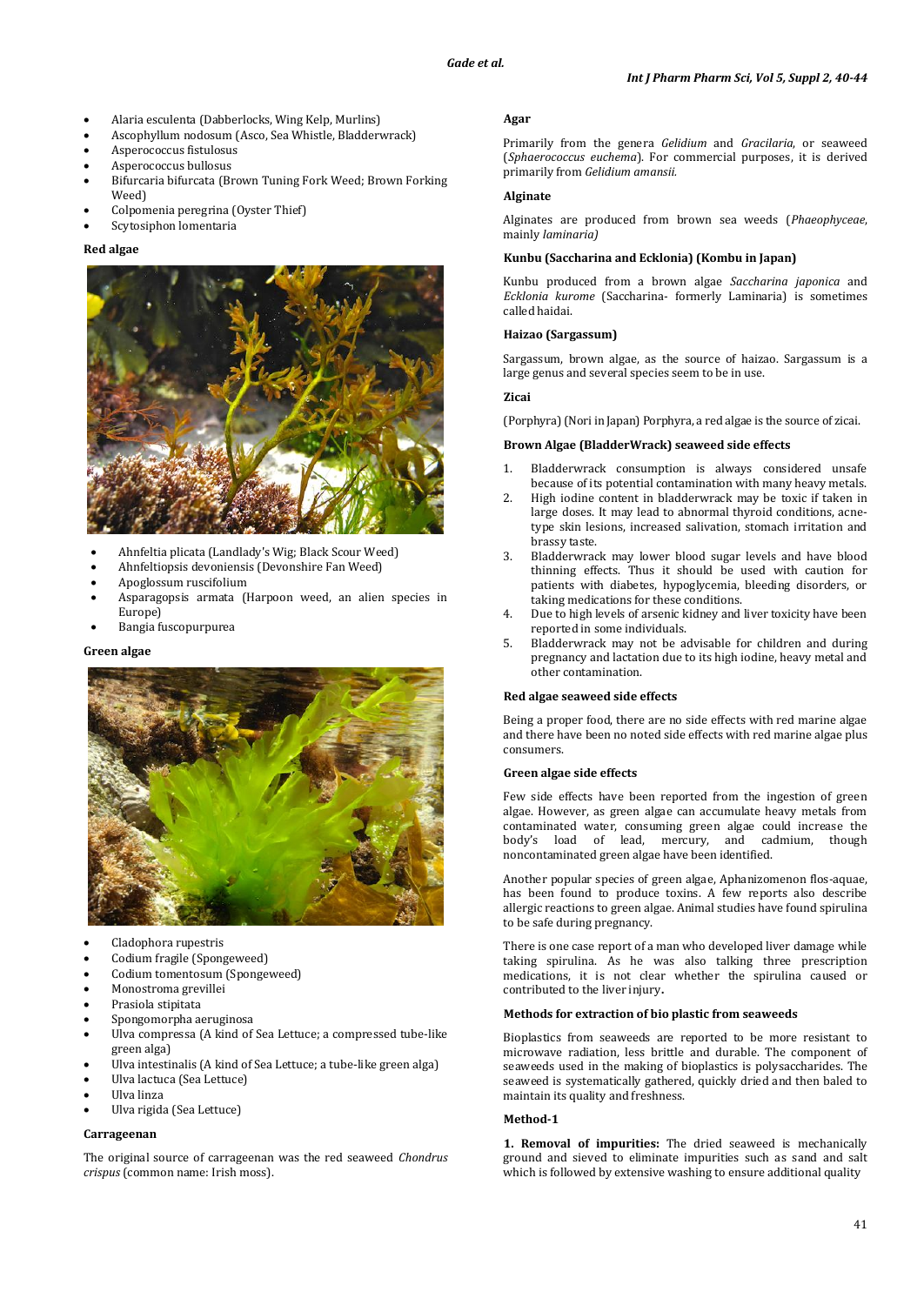**2. Hot extraction process:** Seaweeds undergo a hot extraction process to separate the polysaccharides which is a two-step clarification process.

**(a) Centrifugation:** First the dissolved polysaccharide mixture is centrifuged to eliminate the dense cellulosic particles, filtered to remove the smaller particles and then, the solution is concentrated by evaporation for the removal of water.

**(b) Recovery of polysaccharides:** The polysaccharides are then recovered by one of the two processing methods.

**(i)** Potassium chloride solution is added to the concentrated solution of polysaccharides to increase the gelling temperature so that the filtrate will gel immediately. The gel is then frozen and compressed to remove excess water.

**(ii)** In another method, the concentrated solution is precipitated in isopropyl alcohol and as the polysaccharides are insoluble in alcohol, the filtrate turns into a coagulum of polysaccharides, alcohol and water.

The coagulum is compressed to remove excess of liquids and vacuum dried to completely remove the alcohol. Drying is completed on a belt drier and is blended to meet the finished product of exact specification.

# **APPLICATIONS[7-9]**

#### **Pharmaceutical applications**

#### **Carrageenan**

- It is used in a variety of nonparenteral dosage forms, including suspensions (wet and reconstitutable), emulsions, gels, creams, lotions, eye drops, suppositories, tablets, and capsules
- It has been shown to mask the chalkiness of antacid suspensions when used as a suspending agent
- Used in hand lotions and Creams to provide slip and improved 'rub out'.
- It has good tablet-binding properties. Furthermore, the inclusion of calcium or potassium salts into the tablet creates a microenvironment for gelation to occur, which further controls drug release
- It has also been used as beads in the preparation of controlled release systems.
- Used as thickening agent in the preparation of tooth pastes especially to treat tooth decay.

#### **Agar**

- It is widely used in food applications as a stabilizing agent
- Sustained-release agent in gels, beads, microspheres, and tablets.
- It has been used in a floating controlled-release tablet
- Alginates Used in a variety of oral and topical pharmaceutical formulations. In tablet and capsule formulations, alginates are used as both a binder and disintegrating agent
- As a thickening and suspending agent in a variety of pastes, creams, and gels; and as a stabilizing agent for oil-in-water emulsions.
- Therapeutically, alginates have been used as an antacid.

#### **Surgical applications**[10,11]

**Prosthetic devices:** Alginates are best alternative to prosthetic devices

**Joint replacements, fracture fixation plates, bone defect fillers:**  Furanones have previously been identified as the agents that keep a red alga called Delisea pulchra. Coating artificial hips, heart valves and other medical implants with furanones could prevent patients from contracting life-threatening infections.

**Sutures:** Alginates derived from crocystis, Laminaria, Sargassum, Ascophyllum used in the preparation of biodegradable sutures.

**Dental implants:** Spirulina has extremely high chlorophyll content in fact, it is entirely responsible for its green pigment (phycocyanin is the blue pigment). Taking Spirulina will thus ensure rapid healing of damaged tissue, as well as providing a concentrated source of calcium, necessary to maintain the health of teeth and gums.

**Heamorrhage:** Fucoidan(brown algae) in the pre-surgical patient diet seems to reduce the intensity of blood loss and vascular bed collapse shock during and after surgery.[12]

#### **Medical applications**

**Antiviral activity:** Fucoidan interferes with every stage of viral attack, cell attachment, cell penetration, and intracellular virion production by stimulating the production of antiviral cytokines in tissue grfting.[13,14]

**Cardiovascular:** Kombu is one of the top 5 most consumed seaweeds in Japan and USA. The physiological effects of regular kombu consumption can be: resolution of coronary artery disease, healthier liver function, higher metabolic rate, faster food transit time, lower LDL cholesterol,, higher HDL cholesterol blood levels. If the thyroid hormones in Kombu and Sargassum are available from food, this could turn out to be an effective treatment to replace synthetic thyroxines and animal-thyroid medications.[15,16]

**Essential fats and vitamins in sea weeds:** Most seaweeds are rich in vitamins, especially the B vitamins, including B12. They also have significant amounts (1-3%) of omega-3 fatty acids. Nori, in particular has 3% omega-3 fatty acids and large amounts of vitamins A and C.[17,18]

**Weight loss**: Those dieting for weight loss release adiposesequestered PCBs, Dioxins, and PBDEs into their blood and lymph. Ingesting brown seaweeds may mitigate the negative consequences caused by weight loss toxin releases.[19]

**Brown sea weed- Enhanced excretion of Dioxins and PCBS:** Seaweeds for Dioxin and PCB (polychlorinated biphenyl) excretion demonstrates clearly that the brown seaweeds Hiziki, Wakame, and Kombu speed body clearing of dioxins and PCBs. part of the thyrosupportive action of dietary brown seaweeds probably results from reducing PCB and PBDE uptake from food and their concomitant accelerated fecal excretion.[20]

**Carrageenan- An inhibitor of Papilloma virus infection:** Pharmaceutical grade carrageenan gels could become a safe perinatal cervicovaginal preventative for JORRP (Juvenile Onset Recurrent Respiratory Papillomatosis) and asymptomatic vertically transmitted HPV by adding the gels to the perinatal birth canal in women known to carry HPV (human papilloma virus) types 6 & 11.[21]

**Burns:** Alginate dressings meant for the management of partialthickness (second-degree) burns and wounds that are prone to bleeding, such as wounds that have been mechanically or surgically debrided and donor sites. It can also be used for other indications such as diabetic foot ulcers, leg ulcers (venous stasis ulcers, arterial ulcers and leg ulcers of mixed etiology), pressure ulcers/sores (partial- and full-thickness), surgical wounds left to heal by secondary intention such as dehisced surgical incisions, surgical wounds that heal by primary intention such as dermatological and surgical incisions (e.g., orthopedic and vascular), traumatic wounds, oncology wounds with exudate (e.g. fungoides-cutaneous, tumors, fungating carcinoma, cutaneous metastasis, Kaposi's sarcoma, and angiosarcoma), infected or painful wounds. E.g: AQUACEL® Ag BURN Hydrofiber®

**Wound dressings:** Composed of calcium alginate (a seaweed component). When in contact with wound, calcium in the dressing is exchanged with sodium from wound fluid and this turns dressing into a gel that maintains a moist wound environment. Good for exudating wounds and helps in debridement of sloughing wounds. Do not use on low exudating wounds as this will cause dryness and scabbing. Dressing should be changed daily.E.g. Kaltostat®, Sorbsan® [22]

**Rhumatoid artheritis:** Fucus mushes used as best folk medicine for the treatment of rhumatoid artheritis.Brown algal phycopolymers are algin and fucoidan have great therapeutic value as a heavy metal detoxifying agent.[23]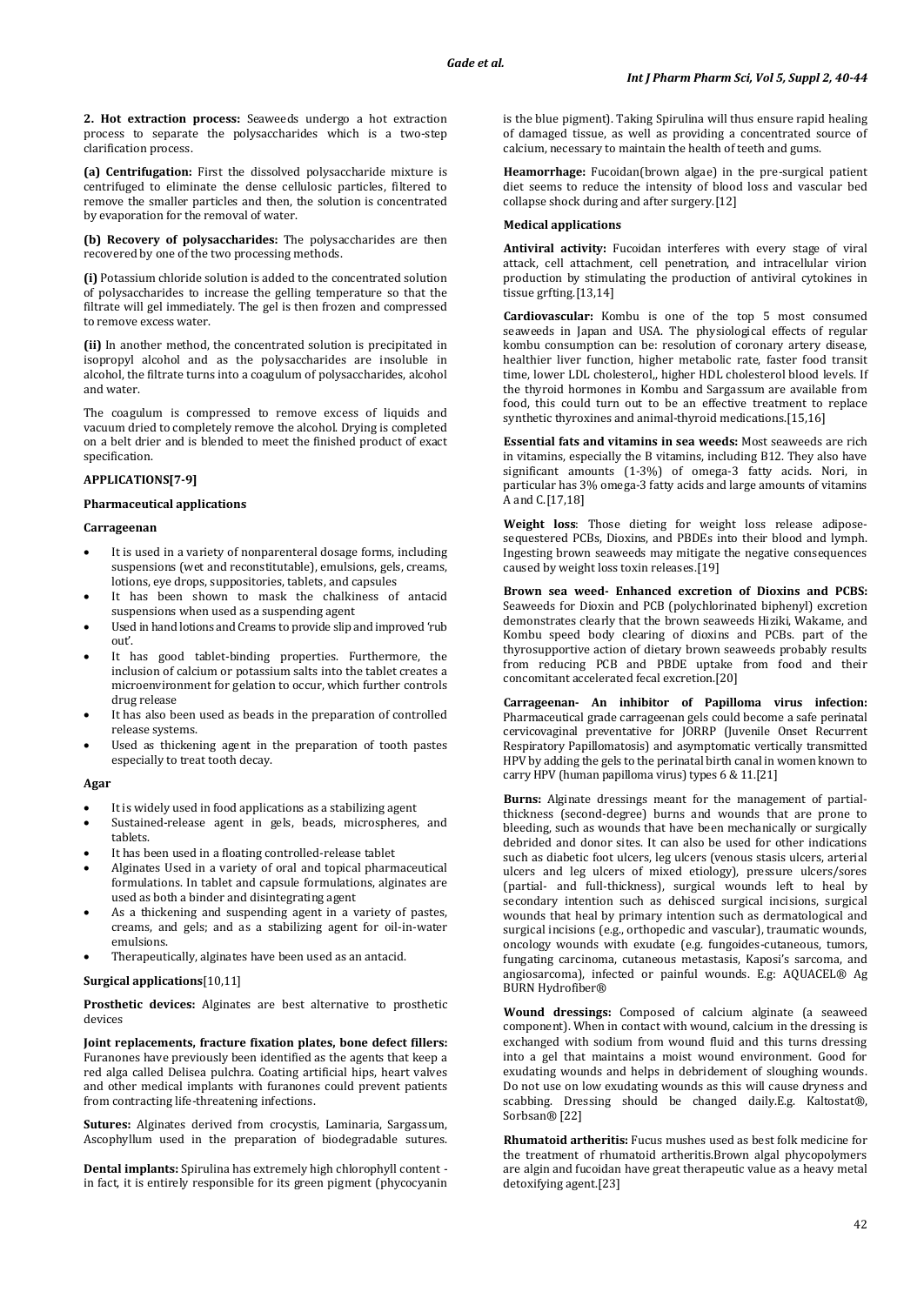**Postmeno pasual changes (PMS):** Women patients eating seaweeds to reduce PMS symptom severity report a distinct cyclical waxing and waning of seaweed cravings.[24]

**Erectile dysfunction:** Seaweed drink acts as medicin in erectile dysfunction and most of these are behavioral, such as smoking, alcohol consumption, chronic dehydration, obesity.

#### **Hormones in sea weeds[25-28]**

**Melatonin:** Sea weeds are best source for melatonin. Day time harvested sea weeds possess more amount of melatonin. Brown seaweeds are the only known non-animal sources of thyroid hormones. Fucus species of brown seaweeds have been used as treatment for thyroid disorders. The thyroid hormone present in Fucus is Di-Iodothyronine (DIT). Fucus is used to wean mildly hypothyroid patients off thyroid hormone medication.

**Thyroxin:** T4 and T3 have been found as the main organically bound iodine compounds in several brown seaweeds, notably Laminaria species and Sargassum species. Up to 10% of Lamiarian iodine may be in MIT, DIT, T3, orT4. Even more in the less commonly available Sargassum. Icelandic kelp, Norwegian kelp, Atlantic kelp, Pacific kelps, Fucus species, Wakame, Sargassum, and Nori are the iodine rich seaweeds used for the treatment of thyroid cancer is one of the fastest increasing cancers in both adult men and women.

**Enzyme inhibitors and Stimulants:[29]** Fucoidan (Rhipocephalus phoenix) also inhibits cytotoxic and myotoxic activities of several PLA2 myotoxins from crotaline snake venoms that result in muscle necrosis caused by snake bites.

**Antilipimic, Hypocholestremic, Hypoglysimic, Hypotensive and Related activities:** A crude methanolic extract from Pelvetia babingtonii shows potent α-glucosidase inhibitory activity which could make it effective in suppressing postprandial hyperglycemia (Ohta et al., 2002). Hypolipidemic activities have been identified in ethanolic extracts of Solieria robusta, Iyengaria stellata, Colpomenia sinuosa, Spatoglossum asperum and Caulerpa racemosa, as shown by decreases in the serum total cholesterol.

**Anti inflammatory activity and effects on the Immune response:[30]** In many red algae, the metabolised products of 20 carbon atom polyunsaturated fatty acids (PUFAs) called oxylipins, resemble eicosanoid hormones in higher concentrations.

The anomalous production of these compounds underlies a number of diseases related toinflammation (Gerwick & Bernart, 1993), and so eicosanoids and their derivatives have received much research attention in the search for development of new classes of antiinflammatory drugs.

**Agglutination, coagulation and the stimulation of cell migration:** Lectins from Codium fragile subspecies tomentosoides have been developed into a histochemical reagent by coupling them to colloidal gold, forming a lectin-gold conjugate. This conjugate is useful for studies of the surface topography of cells of animal tissues. Lectins are also used to char- acterise cell-surface polysaccharides or to examine cell binding patterns in lectinosorbent assays.

**Cosmetics:[31]**"Extract of seaweed" is often found on the list of ingredients on cosmetic packages, particularly in face, hand and body creams or lotions. This usually refers to the use of alginate or carrageenan in the product. Mineral-rich seawater is used in a range of therapies, including hydrotherapy, massage and a variety of marine mud and algae treatments.

One of the treatments is to cover a person's body with a paste of fine particles of seaweed, sometimes wrap them in cling wrap, and warm the body with infrared lamps. It is said to be useful in various ways, including relief of rheumatic pain or the removal of cellulite.

# **Industrial/Machinery**

Other industrial applications of sea weeds include

**Alginate**: Obtained from *Crocystis*, *Laminaria*, *Sargassum*, and *Ascophyllum* used in Food industry (ice cream, dairy products, juice, jam, salad dressing, stabilization agent for canned food), textile industry (bending and forming or stiff), raw material for artificial fiber, clarifier for wine making, sewage purifier, water softener, separating agent for chemical composition, alkaloid refining agent, emulsifier for paint and plastics industry, bonding agent, stabilizer, lubricant and filling agent.

**Agar:** Obtained from *Gelidium*, *Pterocladiella* and *Gracilaria* used in culture medium for microorganism, food industry (jellies, jams, starch substitutes, stabilizer for canned food, gelling agent), textile industry, paper-making, clarifier for wine making, aids in the making of ultra thin separating film, analytical research (electrophoresis), medicine (gastro-intestinal intolerance, capsules).

**Carrageenan:** Obtained from *Chondrus, Gigartina, Eucheuma* and *Hypnea* used in food industry (jellies, jams, salad dressing, stabilization agent for canned food, gelling agent), cosmetic industry, paint industry.

**Funoran:** Obtained from Gloeopeltis used in paper-making industry, textile industry.

**Fertilizers and soil conditioners:** Species of Ascophyllum, Ecklonia and Fucus have a suitable content of nitrogen and potassium, but are much lower in phosphorus than traditional animal manures and the typical N: P: K ratios in chemical fertilizers. The large amounts of insoluble carbohydrates in brown seaweeds act as soil conditioners (improve aeration and soil structure, especially in clay soils) and have good moisture retention properties.

**Biomass for fuel:** Gracilarial sea weeds rich in methane.

**Packaging:** Because of their(Sea weeds) biological biodegradability, the use of bioplastics is especially popular in the [packaging](http://www.chemeurope.com/en/encyclopedia/Packaging.html) sector. The use of bioplastics for shopping bags is already very common. After their initial use they can be reused as bags for [organic waste](http://www.chemeurope.com/en/encyclopedia/Organic_waste.html) and then be [composted.](http://www.chemeurope.com/en/encyclopedia/Compost.html) Trays and containers for fruit, vegetables, eggs and meat, bottles for soft drinks and dairy products and blister foils for fruit and vegetables are also already widely manufactured from bioplastics*.* 

#### **Disadvantages**

Some disadvantages of bio-plasticsare

1. Bioplastics could have a damaging effect on soil, water usage and quality, and result in higher food prices.

2. Bioplastics are designed to be composted, not recycled. The plantbased material will actually contaminate the recycling process if not separated from conventional plastics such as soda bottles and milk jugs.

3. Home composting may not be an option. Some bioplastics cannot be broken down by the bacteria in our backyards. Polyethylene (PE) made from cane sugar is one example of this. Only bioplastics that are fully biodegradable will break down in a home compost pile, and it could still take up to two years for certain items (e.g., forks and spoons). The rest require the high heat and humidity of an industrial composting facility. There are only about 100 of those in the country, and not all accept bioplastic waste.

4. Plants grown for bioplastics have negative impacts of their own. Bioplastics are often produced from genetically modified food crops such as corn, potatoes, and soybeans, a practice that carries a high risk of contaminating our food supply. Also, corn and soybean producers typically apply large amounts of chemical pesticides and fertilizers that pollute our air and water. To compound matters, the growth of the bioplastics and biofuel industries (both of which currently rely on food crops as their raw material) increases the demand for crops, puts pressure on food prices, and increases the impact of agriculture worldwide.

The main disadvantage with oil-based biodegradable plastics is that when they break down, carbon dioxide is released in the process and contributes to global warming. Another disadvantage with biodegradable plastic is that degradation will happened very slowly underground. Also, biodegradable plastics when mixed with normal plastics would reduce the worth of the plastic itself if it is recycled and make the recycled plastic useless